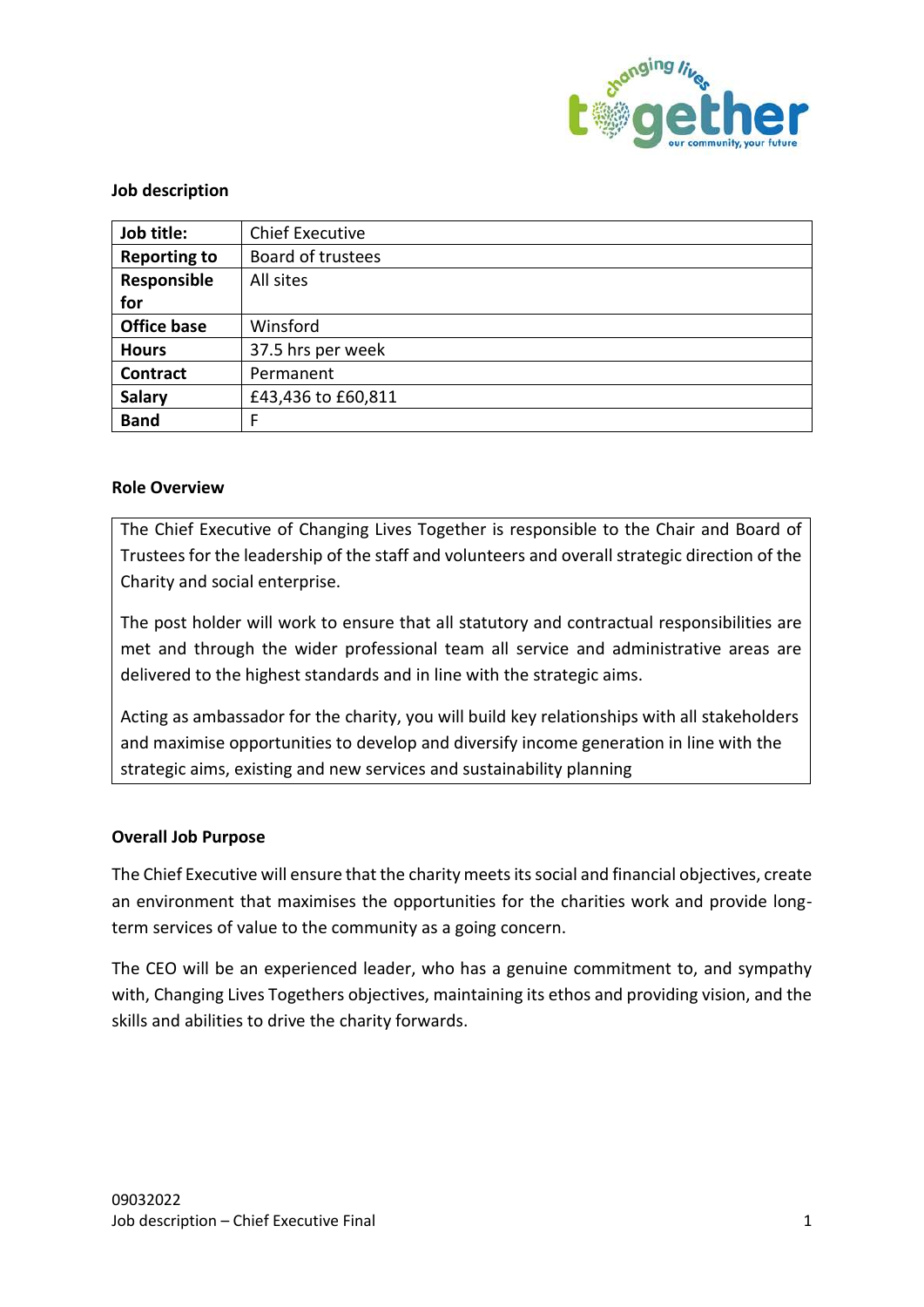

### **Key responsibilities**

- To provide strategic vision and leadership to help ensure long term sustainability of organisation. Working with the Senior Management Team and staff to implement strategic outcomes.
- Overall responsibility for the organisations management, administration, legal and statutory compliance.
- Working with the Chair and Board to enable trustees to fulfil their duties, legal and other responsibilities for the proper governance of Changing Lives Together and providing relevant information and recommendations in an effective way.
- To develop new and existing business, fundraising and income generation opportunities for longer term sustainability in a changing environment
- To build meaningful and influential relationships with partners and to maximise the promotion and activity of the organisation through social media and other innovative ways.
- To have a key role in leading, motivating and engaging staff and volunteers in order to continue to develop high quality, professional service delivery and continued professional development.
- Demonstrate leadership, management and organisational skills, including fairness and impartiality and openness to new ideas and information.
- Have sound entrepreneurial skills and be able to identify new opportunities for development and growth
- The ability to work closely with Trustees and staff, building positive working relationships in a constructive and consultative environment, looking for and acknowledging the contribution of others and making them feel like valued members of the team, at the same time as confronting and resolving inadequate performance in a respectful way.
- The ability to influence stakeholders positively, in order to achieve results that are in the best interest of Changing Lives Together.

### **Usual Accountabilities**

`

- To receive, store and process data (in whatever form or medium such data takes  $-e.g.,$ electronic and/ or documented) in a confidential manner and in accordance with the Company's agreed data management policies.
- To develop team and organisational meetings
- To have regular supervision and review of targets
- To promote the conduct and ethos of the organisation at all times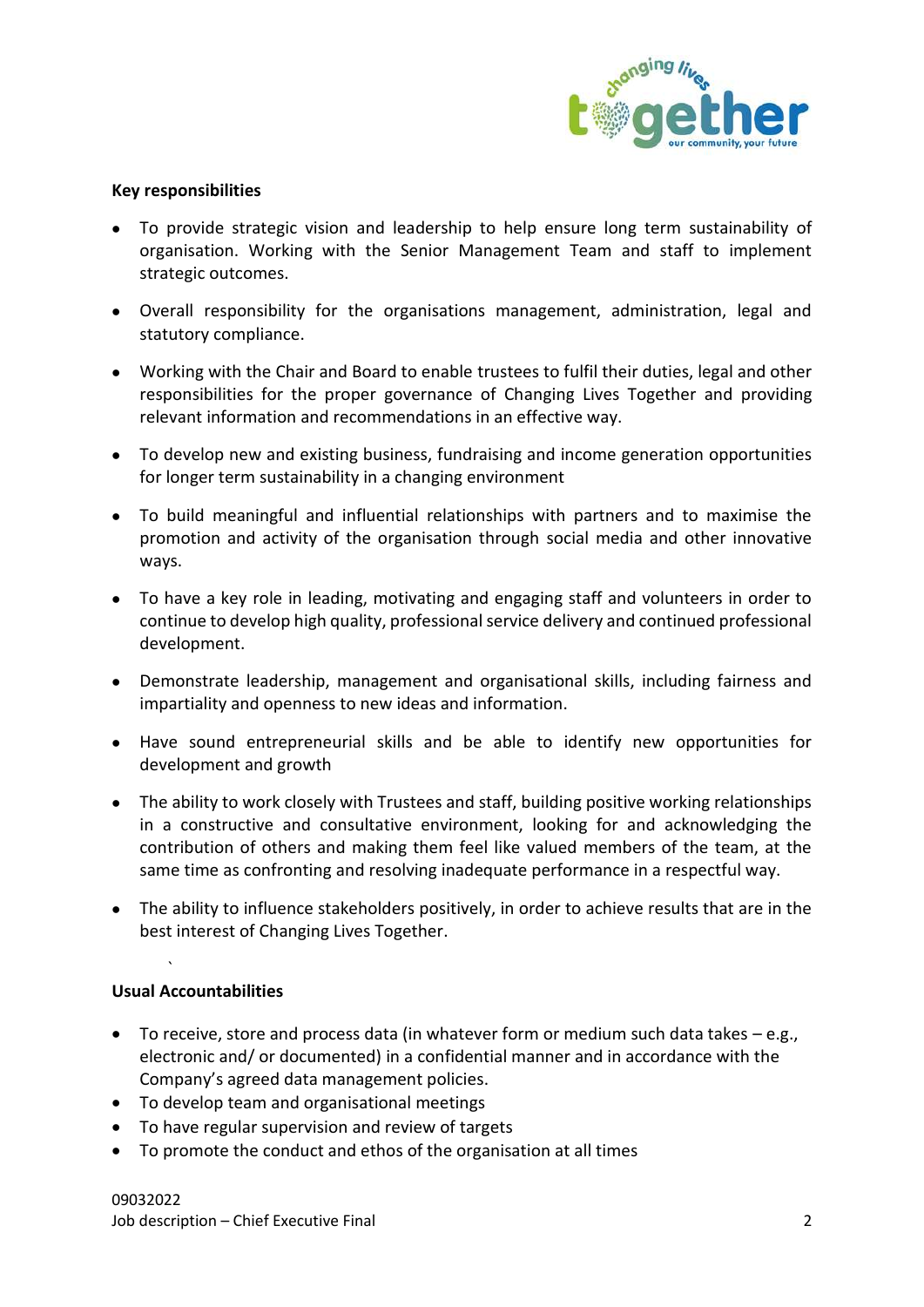

- To understand and apply all Changing Lives Together policies and procedures at all times in all areas of your employment
- To attend any relevant training to support continued professional development in line with the organisations training policy
- To carry out such relevant and appropriate duties commensurate with the framework of the post and grade that from time to time may be required by management in consultation with the post holder.
- This job description is subject to regular review in accordance with changing organisational needs and consultation.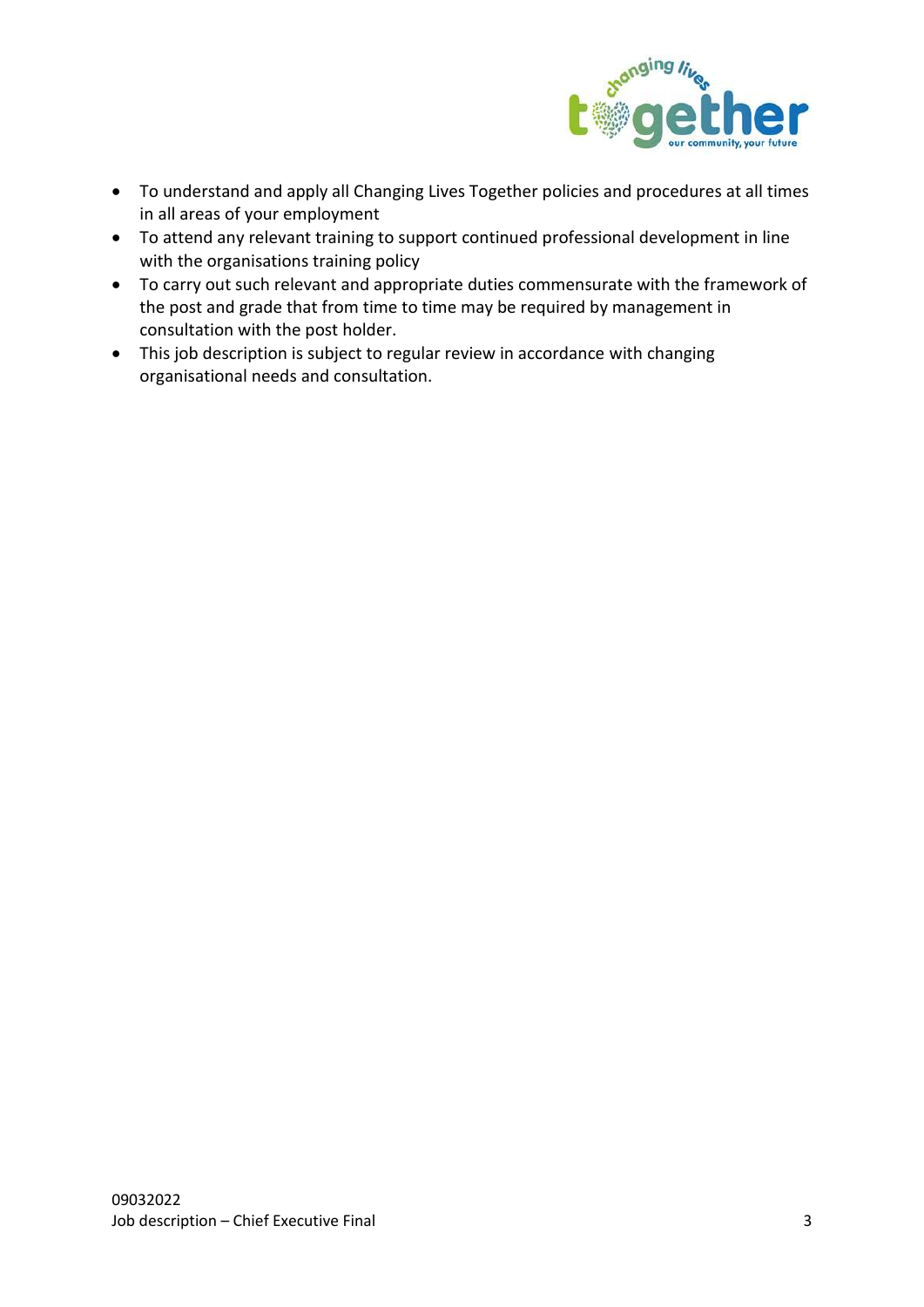

|                       | <b>Essential</b>                                                                                                                                                                                                                                                                                                                                                                                                                                                                                                                                                                                                                                                                                                                                                                                                                                                                                      | <b>Desirable</b>                                                                                                                                                                        |
|-----------------------|-------------------------------------------------------------------------------------------------------------------------------------------------------------------------------------------------------------------------------------------------------------------------------------------------------------------------------------------------------------------------------------------------------------------------------------------------------------------------------------------------------------------------------------------------------------------------------------------------------------------------------------------------------------------------------------------------------------------------------------------------------------------------------------------------------------------------------------------------------------------------------------------------------|-----------------------------------------------------------------------------------------------------------------------------------------------------------------------------------------|
| <b>Qualifications</b> | Demonstrable track record in medium turnover charity<br>$\bullet$<br>leadership<br>Change management qualification or relevant experience<br>$\bullet$<br>Formal qualification or significant HR and governance<br>$\bullet$<br>experience gained in third, private or public sector                                                                                                                                                                                                                                                                                                                                                                                                                                                                                                                                                                                                                  | ILM qualification<br>$\bullet$<br>Qualification relevant to the post<br>$\bullet$<br>Professional management qualification<br>$\bullet$<br>Membership of professional Body<br>$\bullet$ |
| <b>Experience</b>     | <b>Experienced Chief Executive</b><br>$\bullet$<br>Five years senior / Board level experience in a people<br>$\bullet$<br>focused/social enterprise medium/large Charity<br>Significant experience in charity leadership and the ability<br>$\bullet$<br>to drive change and motivate people<br>Experience of successful strategic and day to day<br>$\bullet$<br>operational management<br>Demonstrable experience of financial management in a<br>$\bullet$<br>medium size business<br>Demonstrable experience of Human Resources<br>$\bullet$<br>management<br>Experience of facilities management and health & safety<br>$\bullet$<br>procedures and responsibilities<br>Proven track record of successful "business" strategy in a<br>medium / large Charity<br>Experience of organisational legal responsibilities<br>$\bullet$<br>Demonstrable experience of management of change<br>$\bullet$ | <b>Fundraising experience</b>                                                                                                                                                           |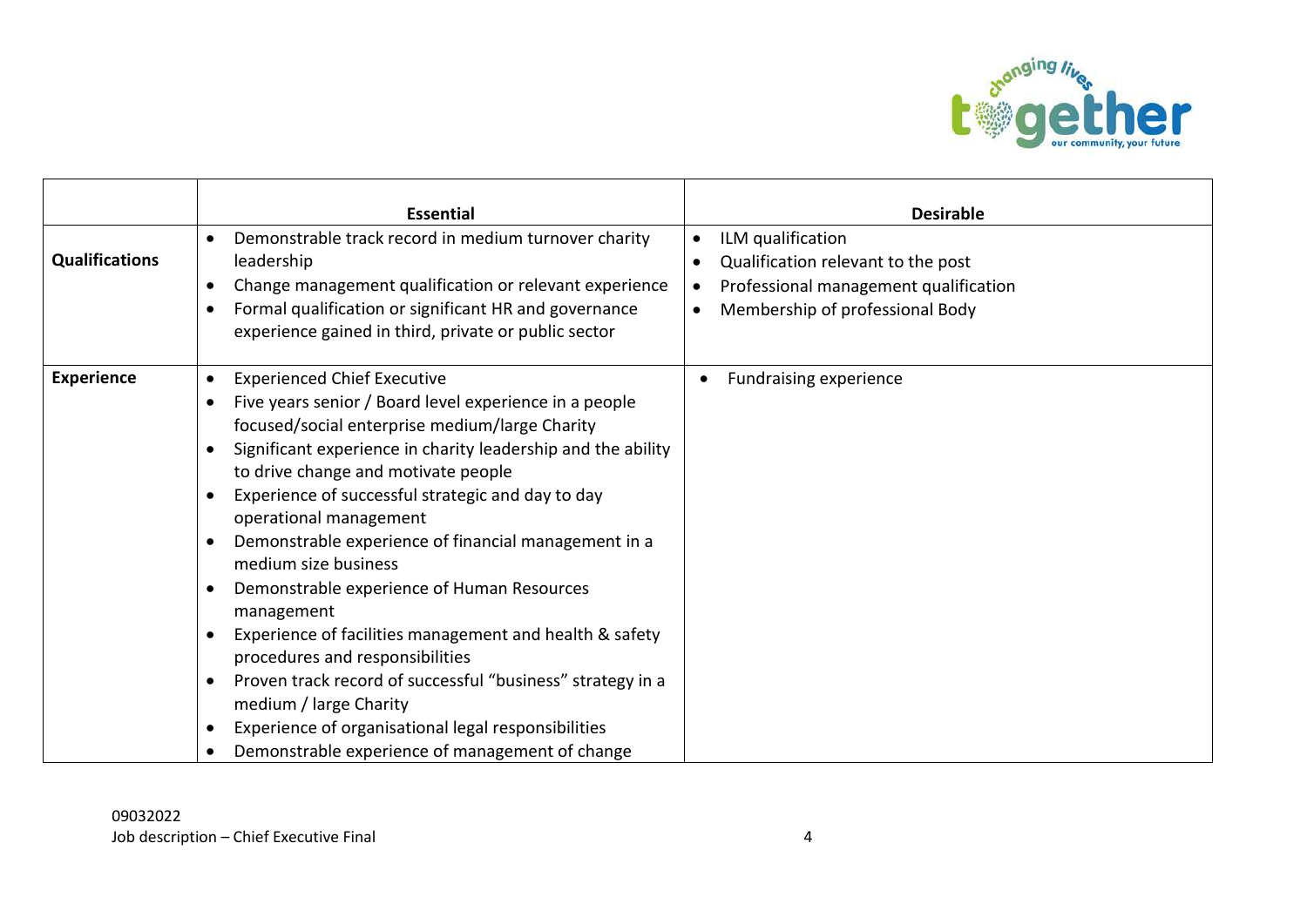

|                   | A track record of successfully managing programmes and<br>$\bullet$   |                                           |
|-------------------|-----------------------------------------------------------------------|-------------------------------------------|
|                   |                                                                       |                                           |
|                   | projects, delivering to target, on time and within budget             |                                           |
|                   | Excellent interpersonal skills<br>$\bullet$                           | Knowledge of quality systems<br>$\bullet$ |
| Skills, Knowledge | Sound generic business skills and commercial acumen<br>$\bullet$      |                                           |
| and Abilities     | Skilled in financial management and planning, with high<br>$\bullet$  |                                           |
|                   | level negotiation skills                                              |                                           |
|                   | Visionary strategist with the ability to lead<br>$\bullet$            |                                           |
|                   | Ability to develop and maintain networks and seek and<br>$\bullet$    |                                           |
|                   | develop effective partnerships                                        |                                           |
|                   | Able to lead and motivate staff<br>$\bullet$                          |                                           |
|                   | Knowledge of Charity/voluntary sectors<br>$\bullet$                   |                                           |
|                   | Ability to supervise and enthuse senior management staff<br>$\bullet$ |                                           |
|                   | Appropriate levels of IT e.g., word processing, email<br>$\bullet$    |                                           |
|                   |                                                                       |                                           |
| Personal          | Understand and respect the charities vision, and values<br>$\bullet$  |                                           |
| <b>Attributes</b> | Commitment to the mission statement values and to the<br>$\bullet$    |                                           |
|                   | specific charitable objectives and ethics of the Charity              |                                           |
|                   | Attentive to appropriately meeting people's needs<br>$\bullet$        |                                           |
|                   | Proactive with dynamism and energy showing innovation,<br>$\bullet$   |                                           |
|                   | flexible and adaptable approaches                                     |                                           |
|                   | Ability to travel and communicate effectively<br>$\bullet$            |                                           |
|                   | Strong Presence - charismatic management / leadership<br>$\bullet$    |                                           |
|                   | style demonstrating confidence and assertiveness                      |                                           |
|                   | Drive and determination to achieve<br>$\bullet$                       |                                           |